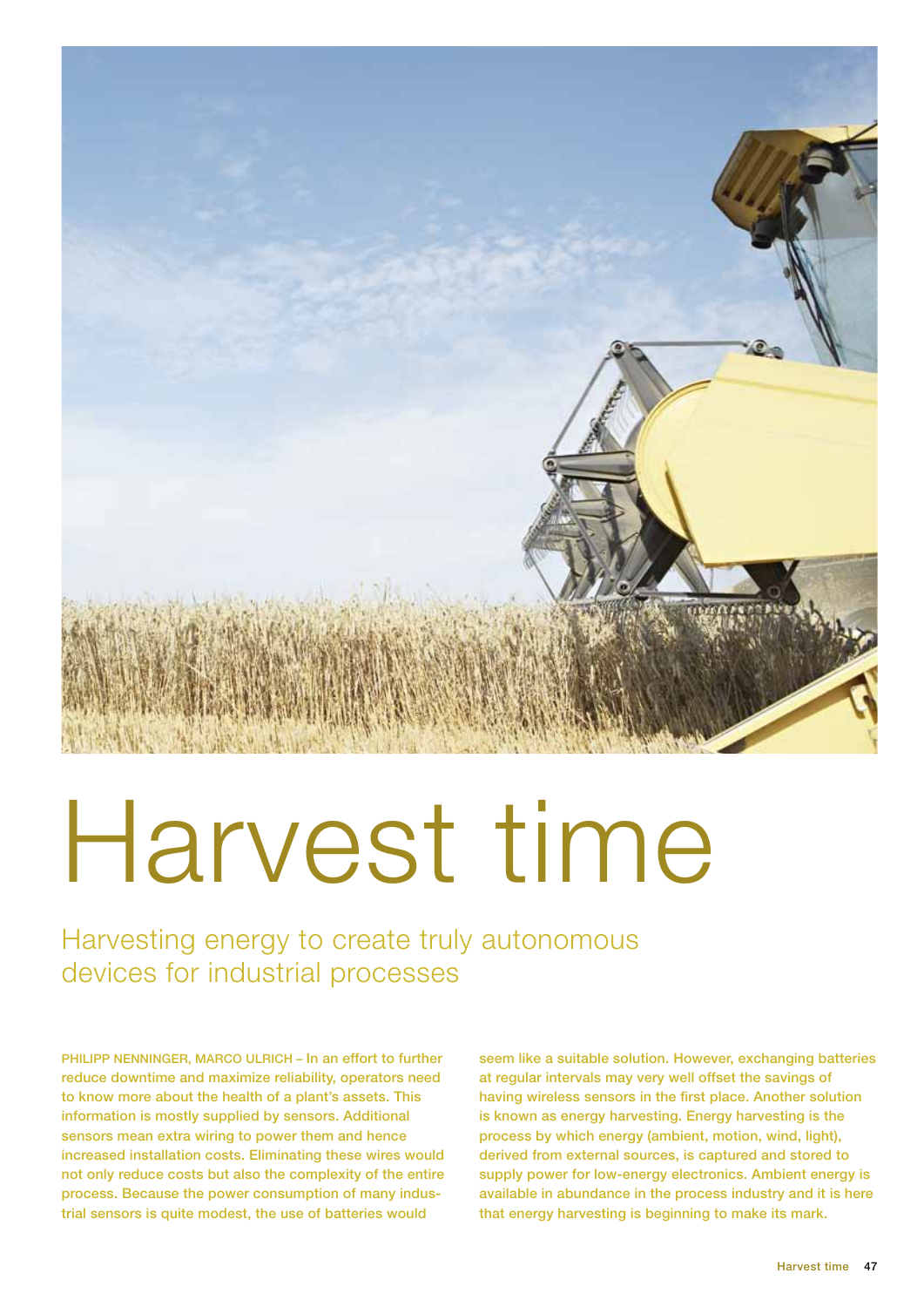#### 1 Battery life over measurement interval of an idealized temperature transmitter



installation can amount to almost 90 percent of the total cost of the device, it makes financial and technological sense to explore the possibility of using wireless devices.

## Wireless technology

Wireless solutions are by no means a new concept in the process industry; In fact they first came to prominence in the 1960s. However, these solutions have been applied mainly in specialized products for certain markets such as ABB's AquaMaster, an electronic commercial water-flow meter, and flow totalizers in the oil and gas industry. ABB's Totalflow, a remote measurement and automation system, is one such example.

As is the case with fieldbus technology, any wireless protocol that aims at achieving critical mass requires a global standard, which is supported by all device manufacturers. One such standard does exist and is called WirelessHART. Wire-

lessHART is the first international wireless standard which was developed specifically for the requirements of process field device networks.

Network reliability is one of the main focus

points in process automation An aspect of wireless networks that has influenced reliability is the area of meshed networking. Mesh networks provide spatially re-

dundant channels between two nodes in the network by relaying messages over different routes. This in turn increases the fault tolerance of the communication and allows a well-designed network to become tolerant of both communication link and routing device failures. In addition, the spatial redundancy of mesh networking ensures reliable communication, even in industrial, scientific and medical (ISM) bands. Of course the relaying of messages (as a consequence of mesh networking) together with the requirement of constant security impacts the power budget, which has to be offset by achieving low-power optimization.

## Low-power optimization

There are some major differences between wired and wireless devices when it comes to low-power optimization, and ABB's "wired" industrial temperature transmitter, the TTH300, will be used to illustrate this point. The TTH300 device is powered by the 4–20 mA current

Because wiring and installation can amount to almost 90 percent of the total cost of a device, it makes sense to explore the possibility of using wireless devices.

> loop and measures, for example, the resistance of a 4-wire Pt100 (and thus the temperature at the sensor tip) at very short time intervals, which, depend-

W ireless technology has<br>
had a significant impact<br>
on society over the past<br>
nological developments in the meantime had a significant impact on society over the past 15 years or so, and techmean it is gradually being accepted in the process industry, especially for asset monitoring.

Process automation plants usually have an operating lifetime of about 20 years, and to maximize return on investment during this time, plant utilization should be as high as possible. Since a plant can only be operational if all the necessary assets are functioning correctly, high component reliability is a must. This can be achieved through asset monitoring, an option to detect possible defects in equipment before they occur and to allow the root cause to be eliminated in a scheduled manner. In order to do this, additional sensor information is required. This information can come either from sensors already installed and capable of providing the required measurements, such as ABB's differential pressure transmitters used for plugged impulse line (PIL) detection or from additional sensors positioned in other locations of the process. If additional sensors are required, installation costs should be kept as low as possible in order to maximize the benefit of having them. But since wiring and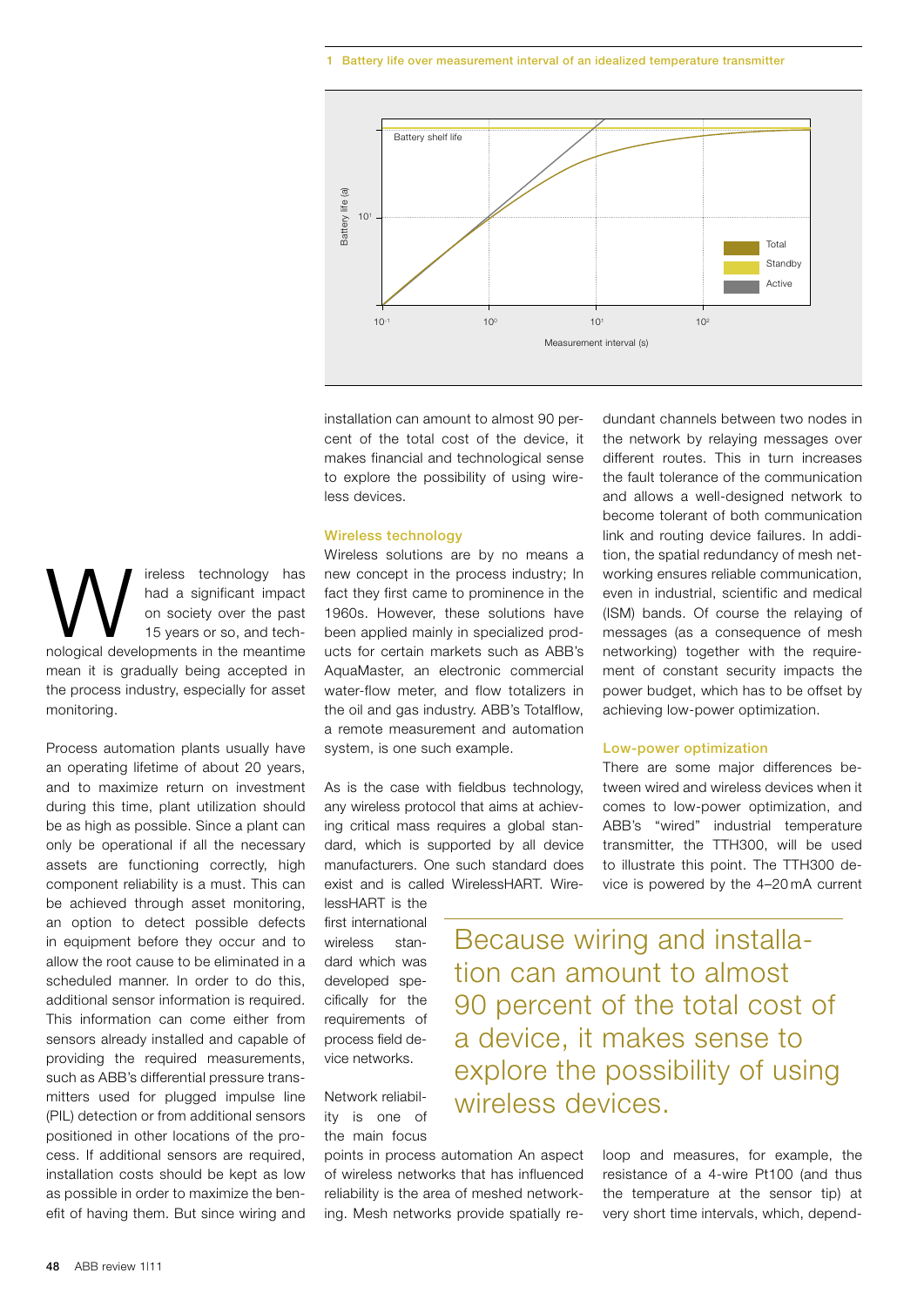2 Energy harvesting allows the conversion of energy created by industrial processes into electrical energy



3 A fully autonomous temperature transmitter



ing on the sensor type and configuration, could be every 100 ms. Because the 4–20 mA loop continuously provides up to 40 mW of power, the device is limited by the power it can draw, while the energy consumed by the device is irrelevant.

A wireless sensor on the other hand does not have to measure temperature several times per second because most industrial wireless networks for the process industry do not usefully support such short update intervals. Between measurements the transmitter only has to fulfill its network duty of relaying messages for other nodes. The rest of the time the electronics can be in a so-called low-power mode during which no computations or measurements take place and only a fraction of the power is consumed.

In low-power mode, the power consumption of the device can be approximated by considering the power consumed in active and low-power mode and the duty cycle of the device. For the wireless device described above the duty cycle roughly correlates to the time needed for the sensor to update. If the self discharge of the battery is not considered, a rough estimate for the battery life of a battery-powered transmitter can be given. This estimate for an ideal device is shown in  $\rightarrow$  1.

# Energy harvesting

Exchanging batteries on a regular basis is not always an option since this could – depending on the plant setup – offset the savings of using wireless devices. Instead, energy harvesting (EH) is seen as a possible solution that overcomes this issue to create truly autonomous devices. EH converts the energy available in the process  $\rightarrow$  2 into usable electrical energy, which in turn is used to power wireless devices. Typical energy sources include hot and cold processes, solar radiation, and vibration and kinetic energy from flowing media or moving parts. The most prominent mechanisms are solar radiation, thermoelectric and kinetic converters.

## Solar radiation

Although photovoltaics is nowadays a robust and established technology, its application indoors is rather limited. While the outdoor intensity can reach approximately 1,000 W/m2, typical indoor values lie in the region of  $1 W/m^2$  [1]. In other words, the amount of energy that can be harvested is restricted.

## **Thermoelectric**

Thermoelectric generators (TEG) harvest electrical energy from thermal energy (ie, the temperature gradients between hot or cold processes and the ambient) using the Seebeck effect<sup>1</sup> [2]. While the efficiency of TEGs is rather low – typically below 1 percent – the technology is quite robust and stable. Often large temperature reservoirs are present especially in the process industry. Hence a lot of heat is available and the power that can be delivered by commercially available TEGs is sufficient to maintain a variety of wireless sensor nodes in different scenarios.

Energy harvesting converts the energy available in an industrial process into usable electrical energy.

#### Footnote

<sup>1</sup> Discovered by Thomas Johann Seebeck in 1821, the Seebeck effect is a phenomenon in which a temperature difference between two dissimilar electrical conductors or semiconductors produces a voltage difference between the two substances.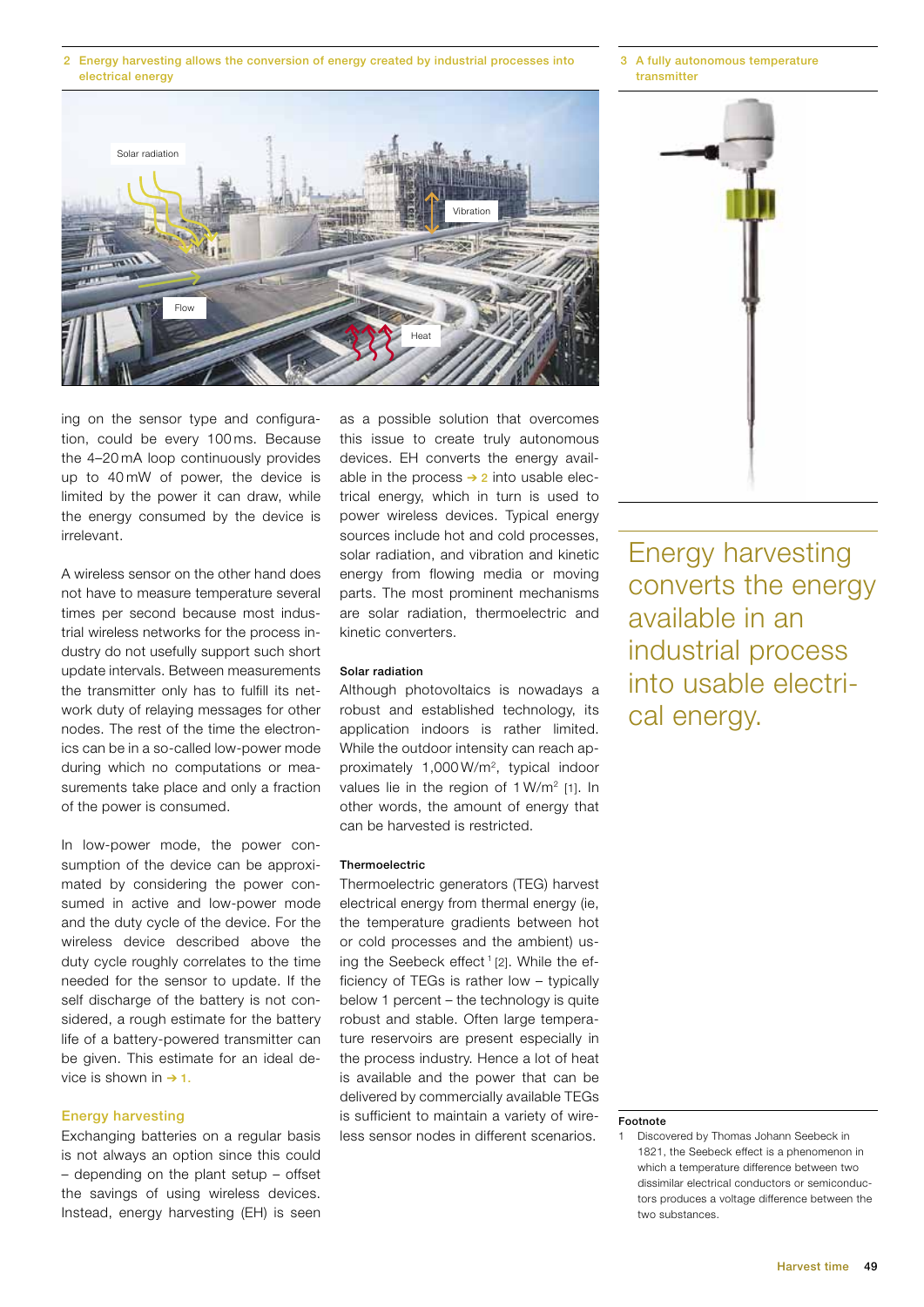- With a footprint of only 8 mm<sup>2</sup> the micro-TEG allows for high output voltages
- 

# Kinetic converters

The direct conversion of mechanical movement, such as vibrations, into electrical energy can be achieved with different transducer mechanisms:

- − Electromagnetic mechanisms use a flexible mounted coil, which moves inside the static magnetic field of a small permanent magnet. This induces a voltage as described by Faraday's law.
- − Piezoelectric transducers are based on piezoelectric materials. By means of a proof mass supported by a suspension, kinetic movement results in a displacement of this mass, which induces a mechanical stress on the piezoelectric material.
- − Electrostatic transducers are based on a charged variable capacitor. When mechanical forces are applied. work is done against the attraction of the oppositely charged capacitor plates. As a result, a change in capacity induces a current flow in a closed circuit.

In short, all kinetic converter principles are based on a mechanical resonator, and the systems can only deliver a reasonable power output if the resonance frequency of the harvesting device matches the external excitation frequency. The use of variable-frequency drives in the process actually limits the application of vibration harvesting systems.

## System components and architecture

Energy harvesting can be a discontinuous process: For example, in the case of outdoor photovoltaic applications, daynight cycles will lead to unstable power sources; plant downtimes can lead to different process temperatures, which may influence the energy delivered by TEGs; and variable-frequency drives can lead to varying power yields of vibration harvesters. In contrast there may be times when the energy harvesting system supplies more energy than is actually needed.

The power consumption profile of typical wireless sensor nodes is also discontinuous: Depending on the duty cycle and update rate of the sensor, peak loads may occur which have to be buffered be-

ABB has developed a complete autonomous temperature transmitter using a fully integrated EH system.

cause EH systems are not able to support these high short-term currents. Essentially every EH system needs a buffer to overcome times when the harvesting device is unable to supply enough energy for the sensor node. Typical buffers include:

- Special super or hybrid-layer capacitors. These capacitors tolerate high peak currents.
- Rechargeable secondary cells.
- Conventional primary cells. These cannot store an excessive amount of energy coming from the EH system

but they can be used to provide power at times when the system cannot.

– Typical industrial primary cells. These cells have a very long shelf life with low self-discharge rates and are a very reliable buffer alternative.

Conventional lithium-ion based secondary cells suffer from a limited amount of discharge/charge cycles.

Harvesting devices and buffers need an appropriate power management (PM) system for a truly autonomous power supply. The PM has two major functions:

- To adjust the characteristics of the output voltage and current of the EH system to the input requirements of the electrical consumer.
- To switch smoothly between energy buffers and the different EH sources.

# ABB's autonomous temperature transmitter

Research in ABB has developed a complete autonomous temperature transmitter → 3 using a fully integrated EH system. Thermoelectric generators have been integrated into the device in a way that the handling, stability and form factor of the transmitter stays the same while its lifetime and functionality are considerably enhanced. The device also includes a smart energy buffer solution for occasions when the process temperature is insufficient to generate enough energy.

The overall size of the selected temperature transmitter prevented the integration of conventional TEGs, which normally have macroscopic dimensions around

Source: Micropelt GmbH Process temperature distribution of 80°C (red) An ambient temperature of 25°C (blue)



# 5 Numerical thermal simulations